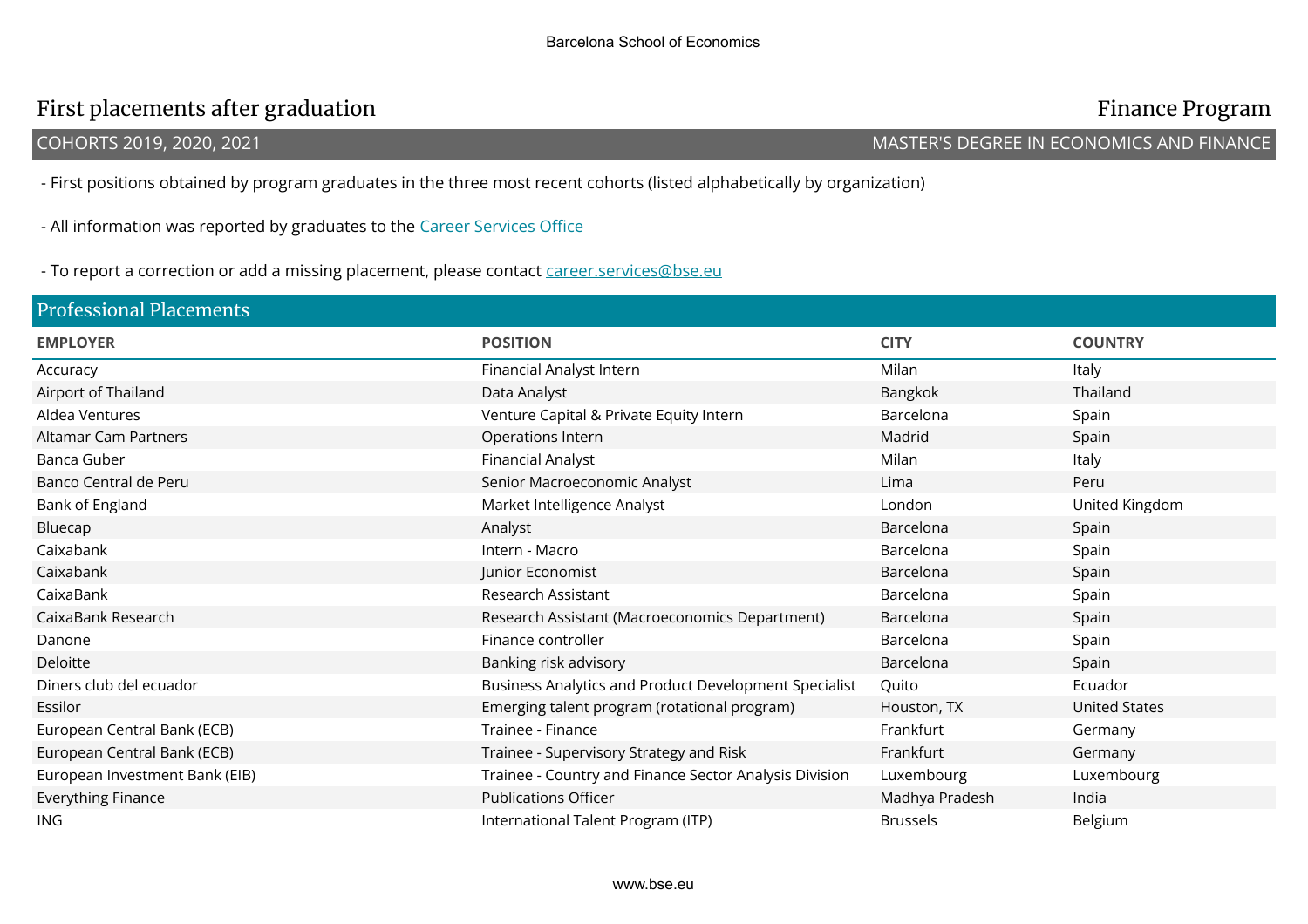| Intuit                                                                                        | Financial Analyst                                  | Mountain View, CA  | <b>United States</b> |
|-----------------------------------------------------------------------------------------------|----------------------------------------------------|--------------------|----------------------|
| İş Yatırım                                                                                    | Corporate finance Associate                        | Istanbul           | Turkey               |
| ITESO Universidad Jesuita de Guadalajara                                                      | Chief Research Officer                             | Guadalajara        | Mexico               |
| JP Morgan                                                                                     | Analyst in the Sales and Trading division          | London             | United Kingdom       |
| Lloyds Banking Group                                                                          | Credit Risk Analyst                                | Cardiff            | United Kingdom       |
| M&G plc                                                                                       | <b>Business Analyst</b>                            | London             | United Kingdom       |
| National Health Superintendency                                                               | <b>Consultant on Tariff Scheme</b>                 | <b>Bogota</b>      | Colombia             |
| Netquest                                                                                      | Data Analyst                                       | Barcelona          | Spain                |
| Now-Casting Economics Ltd                                                                     | Economist                                          | London             | United Kingdom       |
| OECD                                                                                          | Trainee - Asian Desk                               | Paris              | France               |
| <b>OECD</b>                                                                                   | Trainee - Science, Technology and Innovation (STI) | Paris              | France               |
| <b>ORIENT SECURITIES</b>                                                                      | Derivatives trading assistant                      | Shanghai           | China                |
| <b>OXERA</b>                                                                                  | <b>Financial Analyst</b>                           | Oxford             | United Kingdom       |
| Peru's Superintendency of Banking, Insurance and Private<br>Pension Fund Administrators (SBS) | Supervisor                                         | Lima               | Peru                 |
| PI works                                                                                      | Machine Learning Engineer Intern                   | Istanbul           | Turkey               |
| Raiffeisen Bank Hungary                                                                       | Project, Real Estate and Syndicated Finance        | <b>Budapest</b>    | Hungary              |
| Scalable Capital                                                                              | Junior Broker Manager - Graduate Programme         | Munich             | Germany              |
| Starlight                                                                                     | Financial Analyst                                  | Madrid             | Spain                |
| Stonehage Fleming                                                                             | Intern - Investment Reserach and Strategy          | London             | United Kingdom       |
| <b>Tenerife Consulting</b>                                                                    | Research Analyst                                   | Lahore             | Pakistan             |
| TRT (Turkish Radio and Television Corporation                                                 | <b>Business News Producer</b>                      | Istanbul           | Turkey               |
| Turkish Ministry of Treasury and Finance                                                      | Treasury and Finance Expert                        | Istanbul           | Turkey               |
| United States Federal Reserve                                                                 | Financial Institution Policy Analyst               | Washington, DC     | <b>United States</b> |
| USI Università della Svizzera italiana                                                        | Doctoral Assistant Position (PhD) in Economics     | Lugano             | Switzerland          |
| Vestas                                                                                        | Development Professional, LATAM North              | <b>Mexico City</b> | Mexico               |
| <b>Willis Tower Watson</b>                                                                    | Intern                                             | Barcelona          | Spain                |